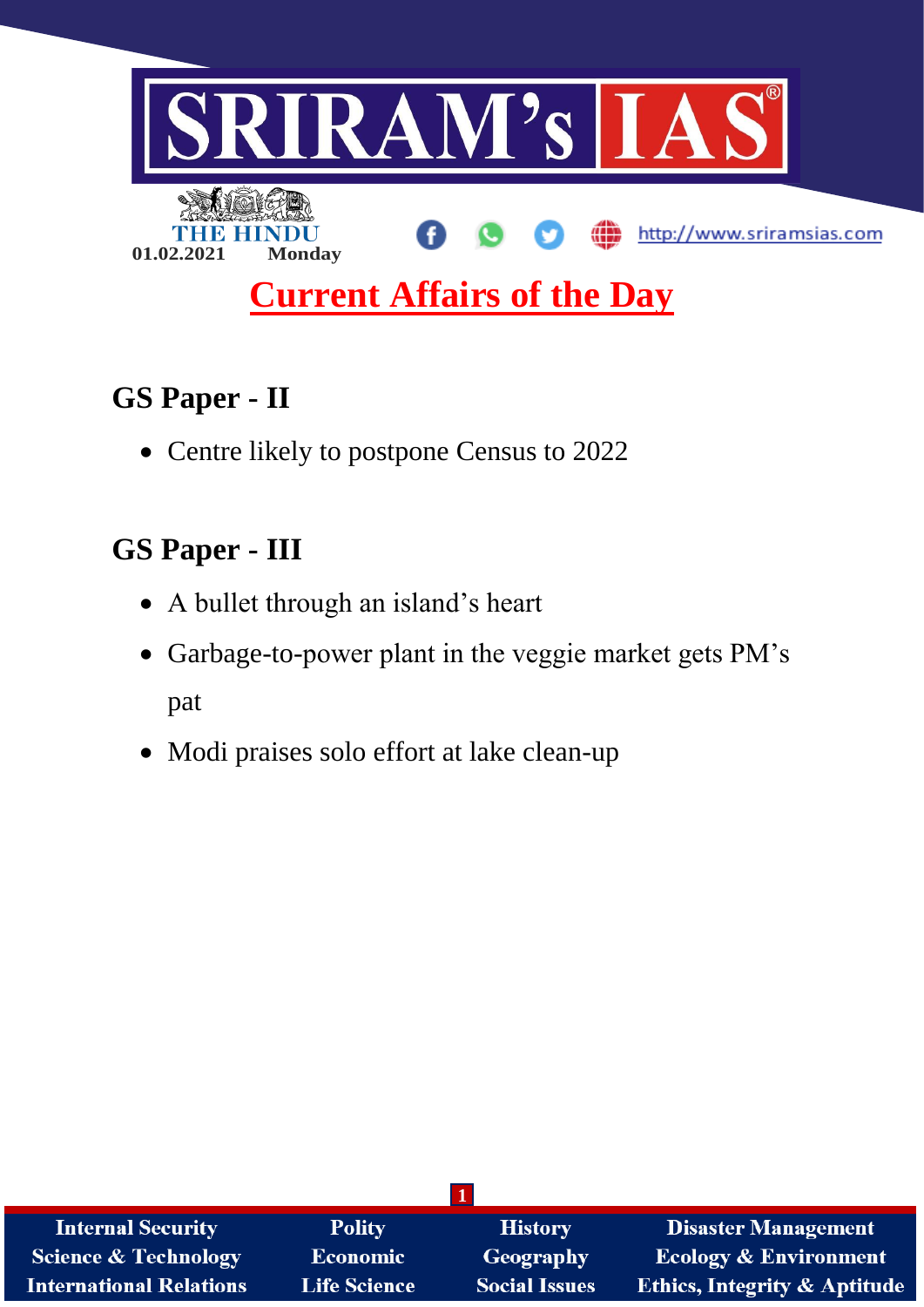

The Centre is on track to push the 2021 Census to 2022 on account of the country's continuing preoccupation with the COVID-19 pandemic.

## **Highlights:**

- 1. The Census exercise was to be conducted in two phases HouseListing and Housing Census from April to September 2020 and Population Enumeration from February 9 to February 28, 2021.
- 2. The first phase of the Census and the updating of the National Population Register (NPR) were initially to be rolled out in some States on April 1, 2020 but were postponed due to the pandemic.
- 3. The entire process had become controversial after Parliament approved the Citizenship (Amendment) Act in December 2019 that sought to give citizenship to persecuted minorities from Bangladesh, Afghanistan and Pakistan who entered India on or before December 31, 2014.
- 4. However, the rules required for implementing the CAA have not been framed so far — more than a year after the passage of this key legislation.
- 5. Diplomatic sources believe that strong opposition from Bangladesh is one of the factors that led to the CAA remaining on hold.
- 6. Tens of thousands of people had taken to the streets across the country protesting against the Centre's decision to update the NPR, which is considered the basis for the preparation of a National Register of Citizens (NRC) that could potentially exclude millions of people born in India.

## **A bullet through an island's heart**

A plan for the sustainable and holistic development of the 680 sq km, fragile Little Andaman Island in the Andaman and Nicobar group has raised alarm among conservationists.

### **Highlights:**

- 1. The 'Sustainable Development of Little Andaman Island Vision Document', is the NITI Aayog's proposal to leverage the strategic location and natural features of the island.
- 2. This, the vision says, will be done by building a new greenfield coastal city there, that will be developed as a free trade zone and will compete with Singapore and Hong Kong.

| <b>Internal Security</b>        | <b>Polity</b>       | <b>History</b>       | <b>Disaster Management</b>              |  |  |  |
|---------------------------------|---------------------|----------------------|-----------------------------------------|--|--|--|
| <b>Science &amp; Technology</b> | Economic            | Geography            | <b>Ecology &amp; Environment</b>        |  |  |  |
| <b>International Relations</b>  | <b>Life Science</b> | <b>Social Issues</b> | <b>Ethics, Integrity &amp; Aptitude</b> |  |  |  |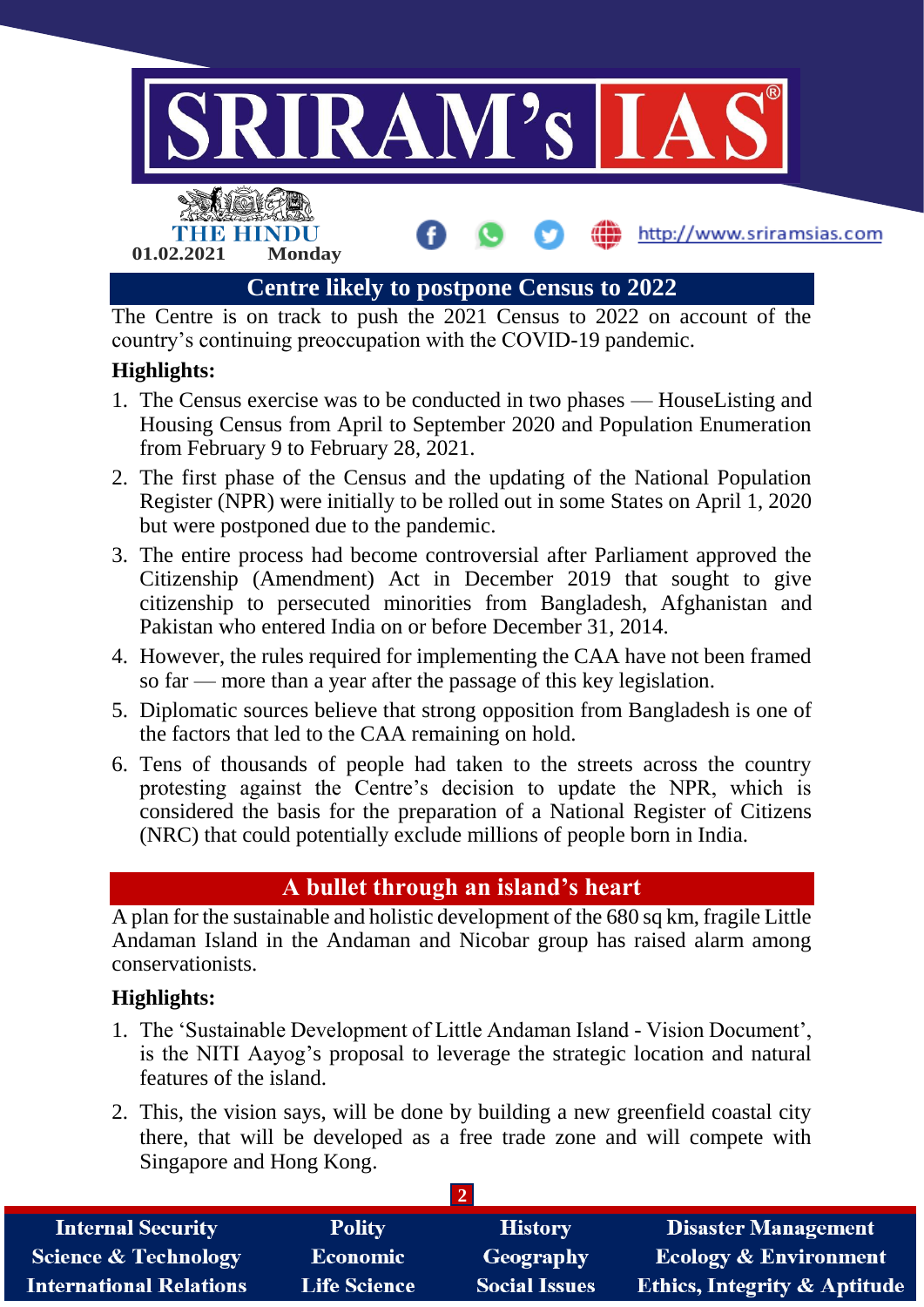

#### **'Blocks' to development:**

- 1. There are certain factors, the vision document notes, that could prevent Little Andaman from becoming the new Singapore.
- 2. These include lack of good connectivity with Indian mainland and global cities, fragile biodiversity and natural ecosystems and certain Supreme Court notifications that pose an impediment to development.
- 3. Another key factor is the "presence of indigenous tribes and concerns for their welfare.
- 4. There are other concrete obstacles that the vision takes note of 95% of Little Andaman is covered in forest, a large part of it the pristine evergreen type.
- 5. Some 640 sq km of the island is Reserve Forest under the Indian Forest Act, and nearly 450 sq km is protected as the Onge Tribal Reserve, creating a unique and rare socio-ecological-historical complex of high importance.
- 6. The Report has no mention of the geological vulnerability of the place, which was amongst the worst-affected in the earthquake-tsunami combination in 2004. The waves hit Little Andaman so hard that it was physically displaced and it's orientation changed.
- 7. It is today a secluded and difficult to reach part, one of the most important nesting sites of the globally endangered Giant Leatherback sea turtle.

### **The threat of Deforestation and Displacement**

- 1. The vision needs 240 sq km (35%) of this land and the solutions suggested are simple and straightforward — de-reserve 32% of the reserved forest and denotify 138 sq km or 31% of the tribal reserve.
- 2. And if the tribals become an impediment, the vision suggests that they "can be relocated to other parts of the island".

## **Garbage-to-power plant in the veggie market gets PM's pat**

#### **The Future: Biomethanation**

1. The garbage-to-power plant in the Dr B.R. Ambedkar Agriculture Market in Bowenpally is using Vegetable and fruit waste to generate power to the extent of 500 units a day and 30 kilos of green manure at the plant.

| <b>Internal Security</b>        | <b>Polity</b>       | <b>History</b>       | <b>Disaster Management</b>              |  |  |  |
|---------------------------------|---------------------|----------------------|-----------------------------------------|--|--|--|
| <b>Science &amp; Technology</b> | <b>Economic</b>     | <b>Geography</b>     | <b>Ecology &amp; Environment</b>        |  |  |  |
| <b>International Relations</b>  | <b>Life Science</b> | <b>Social Issues</b> | <b>Ethics, Integrity &amp; Aptitude</b> |  |  |  |